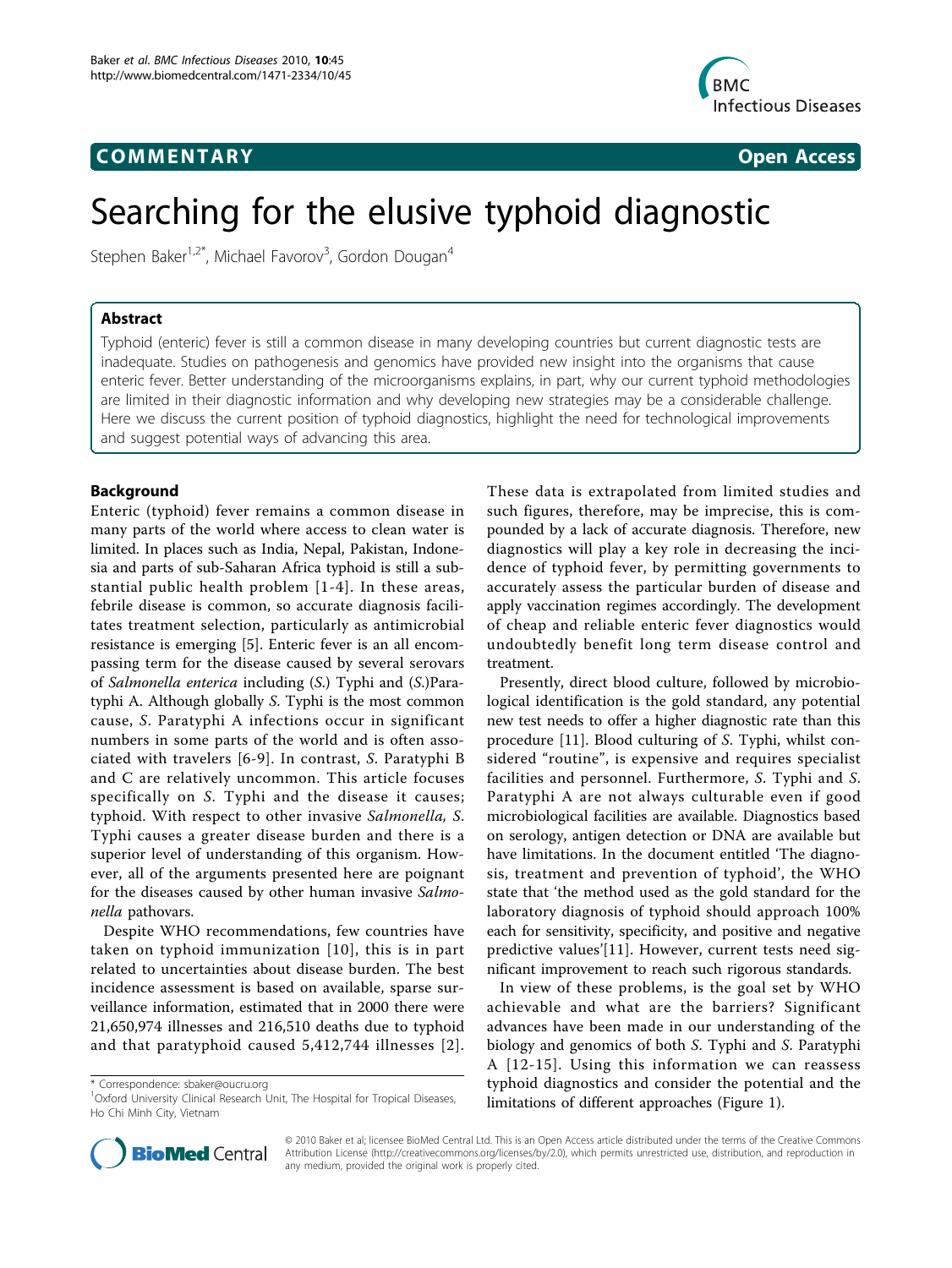<span id="page-1-0"></span>

## Typhoid infections

S. Typhi causes typhoid, a fecal-oral infection leading to systemic disease (Figure [2](#page-2-0)). Tissue invasion drives a potentially close encounter with the immune system. However, S. Typhi is an immuno-modulatory pathogen which goes to great lengths to avoid detection by the immune host defenses. The pathogenesis of typhoid fever in man has received only limited attention. This is mainly because both S. Typhi and S. Paratyphi A are host-restricted to humans and there is no known zoonotic reservoir. Experimentation using surrogate hosts and S. enterica serotypes (e.g. S. Typhimurium) suggests that tissue invasion occurs predominantly through M cells on Peyer's patches in the terminal ileum (Figure [2](#page-2-0)) [[16](#page-6-0),[17](#page-6-0)]. Whilst these mechanisms have never been directly proven for typhoid, it is clear that S. Typhi has predominantly forsaken ongoing transmission in the habitat of the mammalian gastrointestinal tract of most enteric bacteria, in the favor of systemic dissemination. The infection eventually localizes to the bone marrow and ultimately the gall bladder where the internal transmission cycle is completed as organisms are shed in bile, potentially in high numbers (Figure [2\)](#page-2-0).

S. Typhi (and S. Paratyphi A) is highly clonal, exhibiting limited genome variation, suggesting this organism is recently evolved [[15,18](#page-6-0)]. The genetic basis of the switch from an enteric to a systemic lifestyle is imprinted in its genetic makeup. Many genes associated with intestinal persistence (e.g. shdA, ratB) or interaction with host surfaces (e.g. fimbria, pili etc.) are inactivated, limiting potential mechanisms for colonizing within and between hosts. For example, genes that contribute to fluid release (e.g. sopA) or intracellular survival (e.g.  $sopE2$ ,  $ssel$ ) are inactivated [\[13,18\]](#page-6-0). Thus, invading S. Typhi may follow a simple default pathway favoring limiting activation of the inflammatory response. S. Typhi (but not S. Paratyphi A) also expresses the Vi capsular polysaccharide, that possesses immuno-modulatory properties, potentially further dampening the immune response [\[19](#page-6-0),[20](#page-6-0)]. One of the consequences of minimal early inflammation is a lack of the classical gastroenteritis associated with other gastrointestinal pathogens. Additionally, humans do not react clinically to the initial invasion step and there is an incubation period before disease symptoms emerge, which occurs during the systemic phase of infection. This stage is one of the early confounders to typhoid diagnostics, the temporal distance between infection and disease hinders the detection of the organism.

The presence of bacteria in any tissue may be transient, as cells traffic or become activated. Thus, trafficking in blood may only occur during a limited window, making a positive blood culture challenging. This situation may be exacerbated as many patients reach microbiological facilities at a later stage of infection or may be "self treated" with antimicrobials. Thus, there are a number of characteristics of the pathogenesis of typhoid that impinge on diagnostics [[21](#page-6-0),[22](#page-6-0)]. An obvious caveat is the low number of bacteria in the blood and other tissues. It is theoretically possible that there are actually high levels of organisms in the blood but that these are present in an 'unculturable' form. For example, the rapid transfer of bacteria in a semi-quiescent form from within an intracellular vacuole to laboratory media may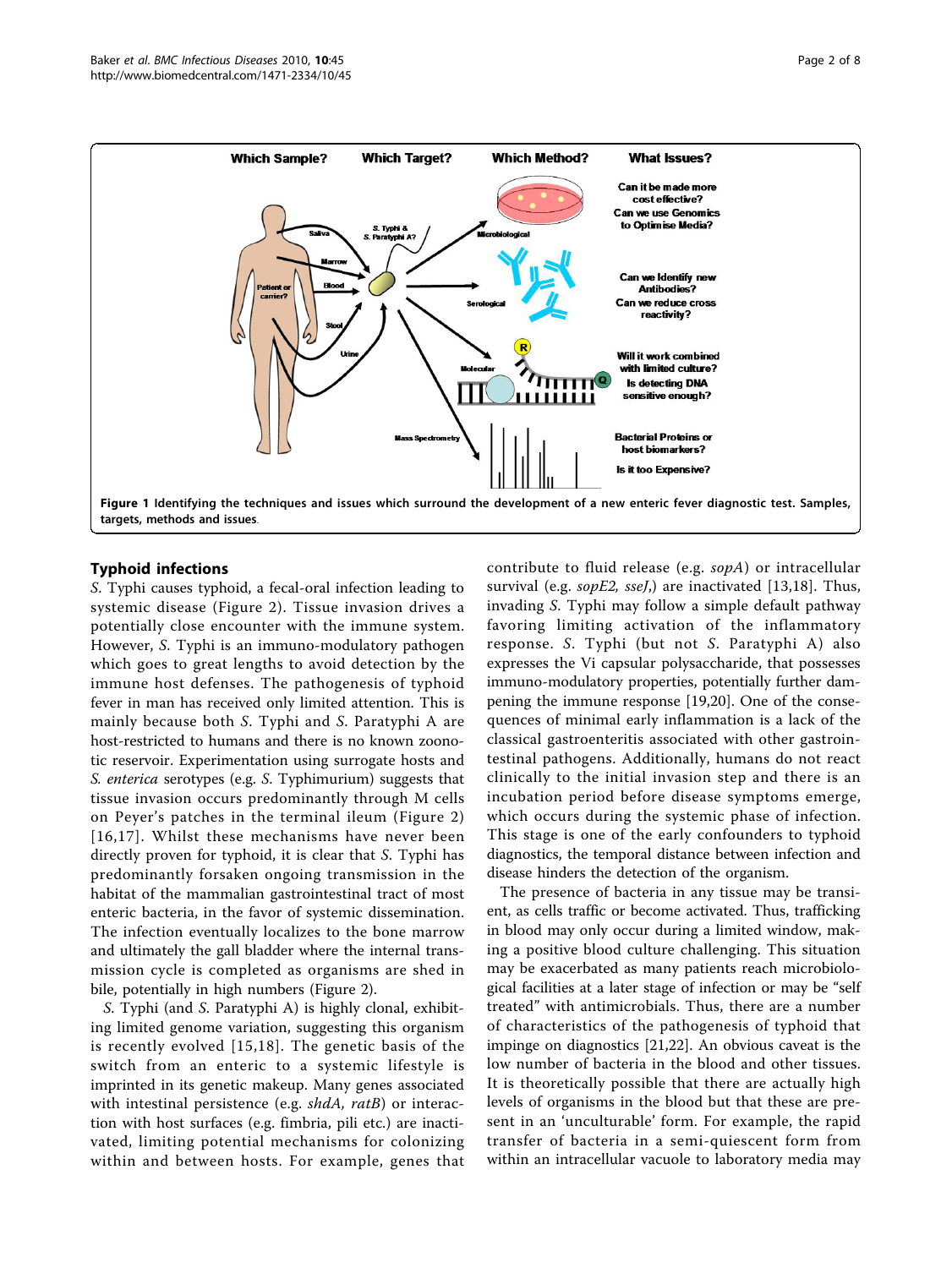<span id="page-2-0"></span>

kill this fastidious and delicate organism. S. Typhi is certainly less robust than many other Salmonella. Bone marrow is the most sensitive culture route but this is an invasive procedure and is seldom performed outside specialist hospitals. Volunteers challenged with virulent and attenuated S. Typhi strains only shed the organism sporadically in stools, potentially compromising the stool culturing approach [[23](#page-6-0),[24](#page-6-0)].

Many systemic pathogens exhibit the ability to undergo antigenic variation, thus allowing the organism to divert the immune response. Analysis of multiple S. Typhi genomes shows a lack of obvious evidence for any amount of immune selection on the organism. Furthermore, no known S. Typhi antigens exhibit significant evidence for variation, a fact highlighted by comparing gene sequences between phylogenetically representative S. Typhi [[12\]](#page-6-0). These data provide further evidence of the ability of S. Typhi to cause a systemic infection without stimulating a significant inflammatory response and transfer from the gastrointestinal lumen to the reticuloendothelial system in a relatively undetected fashion. Indeed, one may argue that the ability of S. Typhi to avoid immune detection constitutes the organism as a "stealth" pathogen and this has significant implications for diagnostics.

The lack of immune selection on the organism suggests that S. Typhi predominantly occupies an privileged

niche within the host, a predominantly intracellular pathogen that can survive for long periods in this state. Indeed, frequent relapses associated with the recrudescence of the pathogen and the lack of immune protection in typhoid patients to re-infection further supports a dampening of immunity [[25](#page-6-0)]. Thus, S. Typhi may induce only weak immunity, including a muted antibody response. It is worth noting that in typhoid endemic areas many individuals who have never reported typhoid exhibit serological evidence that they have been infected by the pathogen [[26\]](#page-6-0). Thus, it is highly feasible that many people who get exposed by S. Typhi do not progress to develop the recognized disease syndrome, or individuals have a small amount of constant boosting due to prolonged exposure.

An additional caveat for an effective and appropriate diagnostic test is the cross section of organisms that can cause a disease syndrome that is, clinically, indistinguishable from typhoid fever. Depending on the location, a number of viral, parasitic and bacterial pathogens can mimic the basic features of typhoid thus confounding the issues of sample collection, clinical management and efficient diagnosis.

## The limitations of microbiological culture

S. Typhi are ordinarily cultured from 5-10 ml of blood in 30-50 ml of broth. The probability of recovering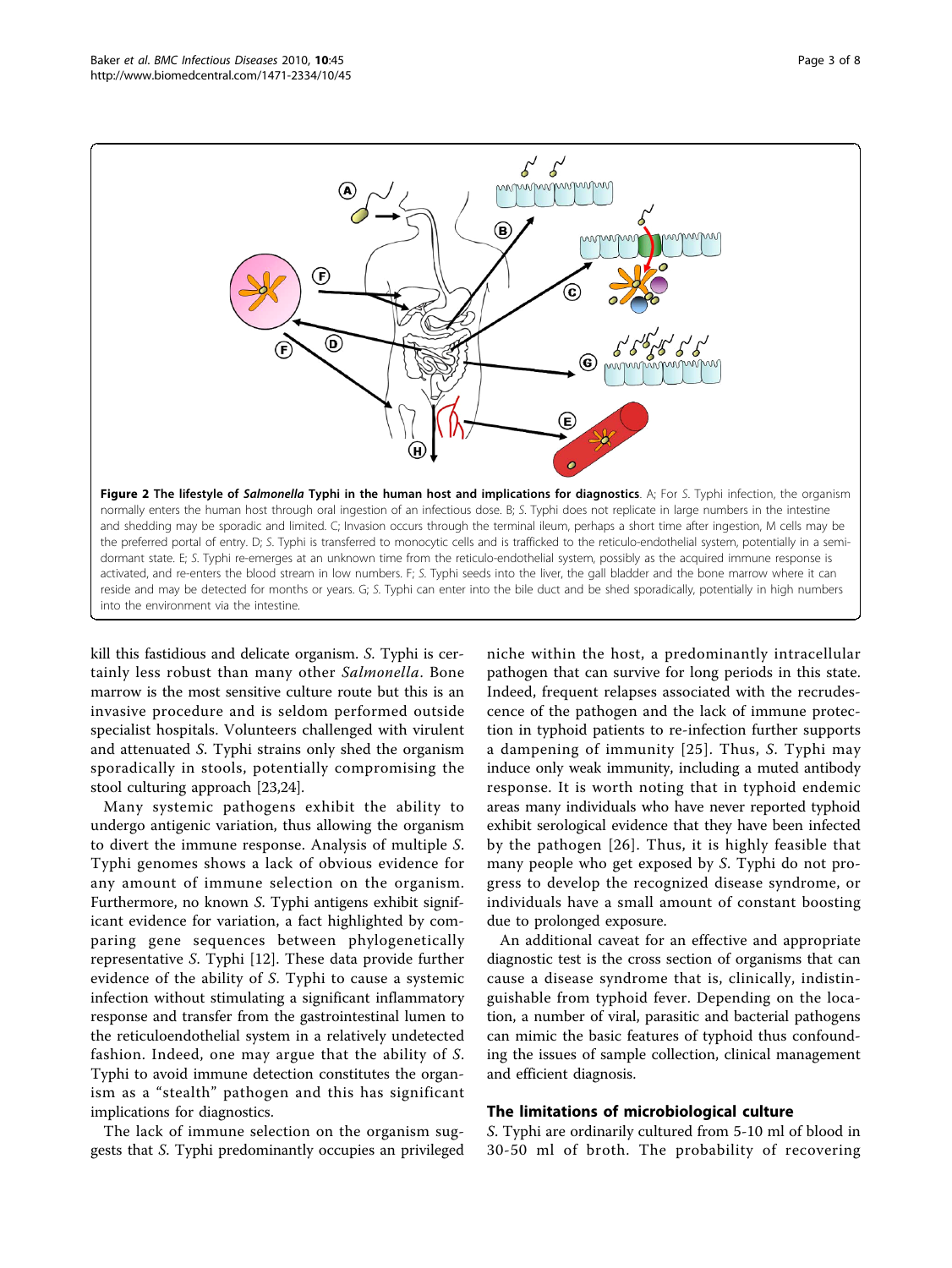organisms is increased at greater blood volumes, compromising diagnosis in children. In the developed world, blood culture is semi-automated, exploiting sophisticated culture apparatus. Blood taken from patients is inoculated into vessels which are designed to fit in specific machines and contain specialized media, often there is minimal or no dilution of the sample into this media. In this way, the whole process can be captured by an integrated system and a particular laboratory may become dependent on the same supplier, which has particular financial constraints. The advantage of this approach is that it improves specificity and standardization.

The main limitation to the wide spread distribution of semi-automated blood culture systems is cost. Blood culture facilities are rare in many developing countries, often limited only to major hospitals in large cities. Access to receiving a blood culture becomes, therefore, the limiting factor to typhoid diagnosis. It is worth speculating that alternative culture systems, made available at a lower cost and less dependent on expensive consumables, could encourage more facilities to be established in poorer regions. It is also worth noting that in a single tropical setting blood infections may be caused by a wide range of other gram negative and gram positive organisms (e.g. S. Typhi, Streptococci, Leptospira, etc.), parasites (e.g. Plasmodium) and viruses (e.g. dengue) [[27,28\]](#page-6-0). Blood culture may or may not be a suitable assay for a specific infection, depending on the pathogen and the location.

Taken that there are only low levels of S. Typhi present in blood, how might we improve approaches to direct culture? Could S. Typhi culture be further optimized, by taking advantage of some atypical biochemical properties of the organism? Examination of the S. Typhi genome highlights metabolic and scavenging pathways inactivated by the accumulation of pseudogenes [[18\]](#page-6-0). Examples include the cobalamin pathway, many metabolic transporters and iron uptake systems. Understanding specific biochemical pathways that are up-regulated under defined conditions may permit some modeling of conditions in which S. Typhi can be grown more efficiently. In short, could we use a method that we define as "metabolomic modeling" to design recovery media to enrich for S. Typhi? This approach is certainly worth considering but may only have a marginal effect on bacterial recovery.

Ultimately, the low level of bacteria in the sample may set an impenetrable practical barrier which may only be circumvented by purification or enrichment technology. The culturing of bone marrow biopsies is more sensitive than that of blood culture and a modified technique to take bone marrow in a more straightforward and somewhat less brutal manner would be desirable [\[29](#page-6-0)].

#### The limitations of serology

The first typhoid diagnostic, the Widal test, was developed in 1896. The methodology is dependent on agglutination; S. Typhi cells are used to detect antibodies in blood. This crude assay is a visual test that monitors agglutinating antibodies that react with S. Typhi [[30](#page-6-0)]. Problems associated with the use of Widal are somewhat obvious and may apply to other serologically based assays for typhoid. S. Typhi is a relatively invariant pathogen so antigenic variation per se should not be a significant confounder. However, S. Typhi is a member of the Enterobacteriaceae. Many of the surface antigens of the Enterobacteriaceae demonstrate significant conservation and induce antibodies that are cross-reactive. Consequently, as humans mature they accumulate antibodies that are cross-reactive with S. Typhi. Thus, it may be impossible to develop a specific diagnostic kit for typhoid using semi-purified antigens. Indeed, any such kit would likely yield significant false positives.

S. Typhi expresses a number of immunogenic structures on the surface, some of which provide a basis for serology identification. These include O (lipopolysaccharide), H (flagella) and the somewhat less immunogenic Vi capsule. S. Typhi exhibiting variation in these antigens are uncommon, with notable exceptions. S. Typhi found in Indonesia express variant H antigens including H:j and H:z66 [\[31-34\]](#page-6-0). Vi-negative S. Typhi isolates have been reported in Pakistan but are rare [[35,](#page-6-0)[36](#page-7-0)]. Therefore, S. Typhi expressing O (O9, O12), Vi and H:d are ubiquitous in most endemic areas. Seroprevalence studies have been performed in endemic regions to determine antibody titers to O, H and Vi in the general population [[26,](#page-6-0)[37\]](#page-7-0). Many individuals in endemic areas have cross-reactive antibodies even though they have no clinical record of typhoid. Additionally, such raised antibody levels frequently cannot be detected in patients with culture confirmed typhoid. Problems have also been encountered during the testing of commercial serological tests, including Typhidot and Tubex [[38](#page-7-0),[39](#page-7-0)]. These assays were assessed in population-based typhoid surveillance studies in several countries and in all locations the sensitivity and specificity for Tubex and Typhidot was only around 70% and 80% respectively [\[40,41\]](#page-7-0).

Clearly the abundance and avidity of anti-S. Typhi antibodies varies and it is difficult to imagine how a clean diagnostic assay with high specificity could be produced targeting these classical antigens. Can other antigen/antibody complexes be used as more accurate diagnostics? This is an under-studied area with few S. Typhi specific antigens being investigated in any detail. Experiments utilizing convalescent serum from typhoid patients, indicates that individuals can respond to a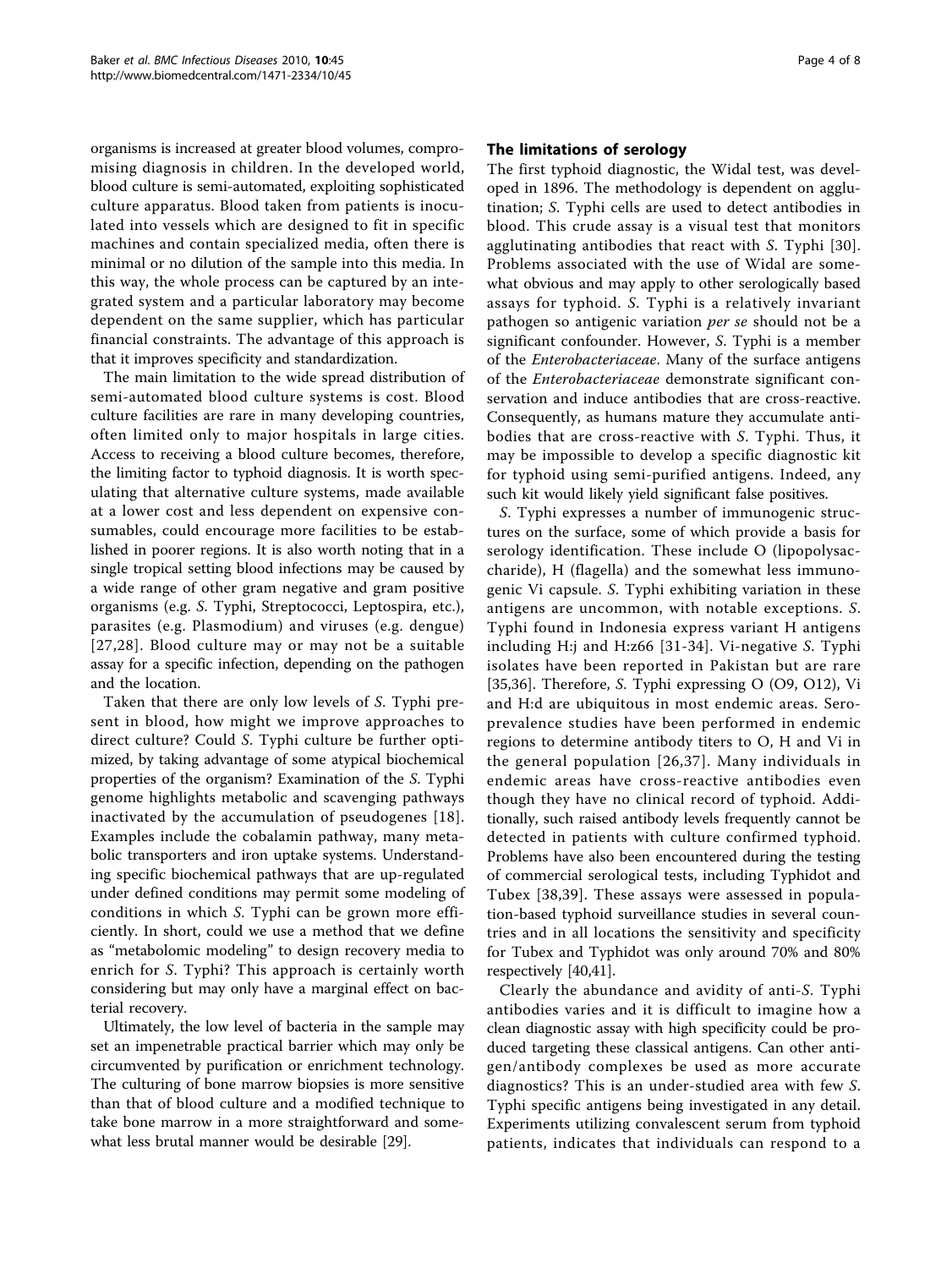range of S. Typhi antigens [[26\]](#page-6-0). However, such responses appear to be variable and no obvious immuno-dominant antigens have been identified. Studies may be confounded by the fact that in vitro grown S. Typhi are used to measure responses, a factor that would eliminate the detection of any antigen exclusively expressed in the host. This could be an important consideration as many surface structures, e.g. pili, have such properties.

A potentially productive area may be to search for novel antigens which are specific for S. Typhi. Candidate targets could be identified initially by bioinformatics. Novel candidates could be expressed in systems such as yeast to minimize contamination with cross-reactive antigens. A pool of highly purified specific antigens could be screened using serum from typhoid patients and appropriate controls. Protein microarrays could be exploited in the screening [[42](#page-7-0)]. Testing in a cohort of patients could reveal specific patterns or quantities of antibodies which would be indicative of typhoid infection. Ultimately, novel antigen(s) could be placed onto membrane to form the basis of a low cost rapid test. This is an open and uninvestigated area and with a suitable assay and patient material, it may be one of the most straightforward ways to initially develop a low cost and highly specific test.

## The limits of DNA detection

The detection of specific DNA sequences within the genome of S. Typhi would appear to be an attractive proposition. Is a robust DNA-based test a real option for routine typhoid diagnostics? Many S. Typhi PCRbased assays have targeted the  $\mathit{filC}$  gene, utilizing nested primers to improve sensitivity [\[43-47](#page-7-0)]. There is an additional sensitivity benefit of PCR, in that it can theoretically amplify DNA from dead or unculturable bacteria. Various PCR-based studies on typhoid suggest that the assay is specific and sensitive and relatively straight forward to perform. Indeed, such studies have yielded sensitivities >90%. However, we believe PCR offers only limited potential for typhoid diagnostics. Currently there is no validated PCR test in common use, only in-house systems which are open to differing interpretation and none would meet the rigors of quality control to make this assay used worldwide.

Massi et al. utilized a real-time system based on fliC to detect S. Typhi in patients with clinically diagnosed typhoid [[48](#page-7-0)]. They were able to amplify  $\operatorname{fl}$ *i* from all culture-positive and negative blood samples tested but reported a higher gene copy number in culture positives (1,000 - 45,000), compared to negatives (<1000). However, this real-time PCR data is somewhat contradictory with the microbiological data, which demonstrates that bacteria/ml of blood is generally low with the majority

of patients having <1 organism/ml of blood [[21](#page-6-0)]. It is somewhat surprising that typhoid patients may have between a 1,000 to 45,000 times more dead bacteria than live bacteria in the blood.

We recently found disappointingly poor PCR sensitivity using a three color real-time PCR assay that was capable of detecting S. Typhi, S. Paratyphi A and an incorporated internal control [\[49](#page-7-0)]. When tested on spiked and control samples the assay demonstrated high specificity and sensitivity. However, when tested on DNA extracted from 2 ml of blood taken from 100 culture confirmed typhoid patients the sensitivity rate was less that 50%. Thus confirming that PCR results are related to the actual colony forming units found in the blood. The assay did, however, demonstrate 100% sensitivity on culture positive bone marrow samples, which are known to harbor significantly more bacteria [[22](#page-6-0)]. For these reasons we believe that DNA amplification may not be an easy route towards developing a robust diagnostic. Collecting and then extracting DNA from a large volume of blood is not a straightforward option, due to large concentrations of human DNA. Analyzing stool or urine samples may be an alternative approach. A DNA or bacterial capture system or even a culture enrichment step prior to amplification may improve molecular sensitivity. However, molecular diagnostics are not a cost effective or a straightforward to perform as other methods, not every diagnostic laboratory in an endemic setting would be able to perform such an assay. However, if simplified and new technology is applied it an area that warrants further independent studies.

## Host factors other than antibodies

Is it possible to identify host specific responses to typhoid that are distinct from other febrile diseases such as malaria or dengue? If so, what sort of responses should we look for? Typhoid patients display a number of symptoms including fever and mount a number of immune and physiological responses. Such responses can be examined by simple stimulation assays, exploiting whole blood, cell fractions or serum. Currently, there has been no precise correlate of infection or biomarker for typhoid identified. An expansive, yet costly option would be to take an approach based on human microarrays [[50](#page-7-0)]. Transcriptional analysis of RNA extracted from the blood of typhoid patients could be performed to identify specific genes, pathways, interactions or transcriptional regulatory hubs that are activated in the host during infection. Microarray data is often publicly available and comparative analysis with the transcriptional profile from patients with other diseases could be studied at databases such as InnateDB [http://www.inna](http://www.innatedb.ca/)[tedb.ca/.](http://www.innatedb.ca/) Such analysis may highlight suitable targets that could be tracked in patients [\[51\]](#page-7-0).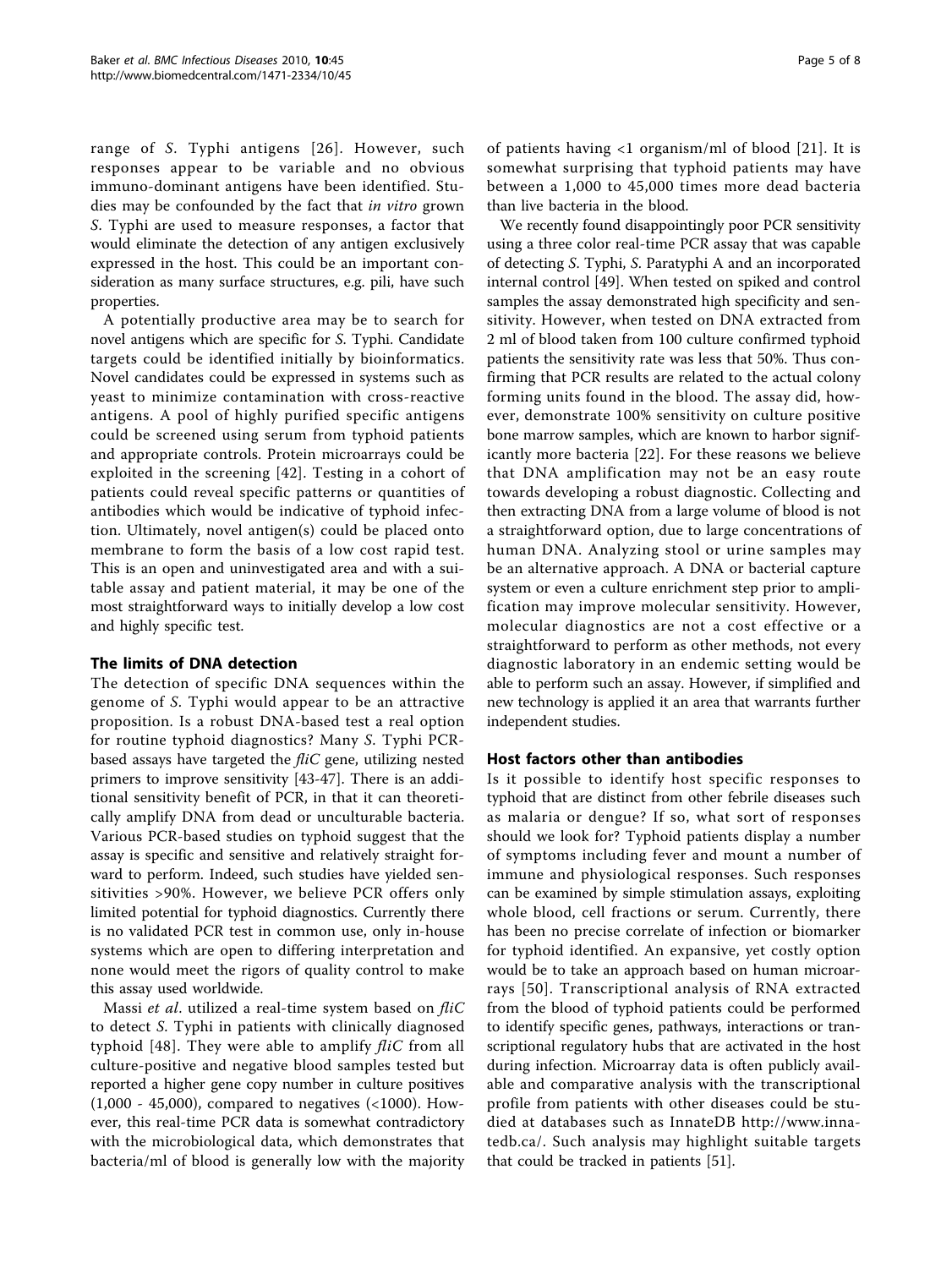Mass spectrometry, proteomics or similar expression monitoring technologies could be applied to identify particular genes or pathways that are functionally activated during typhoid. Once a gene or transcriptional pathway is identified, expression could be monitored using DNA or protein probes. This approach may be a long term aim and comparative analysis with similar materials from other diseases would be an essential requirement. Blood would most likely be the assay material of choice and this in itself may present limitations if responses are localized to deeper tissues. However, this approach is highly novel, powerful and worthy of further investigation and investment.

An further alternative approach would be to identify potential biomarkers, i.e. discover a physiological signature or metabolic product associated with typhoid. The signature could be of host or bacterial origin or a combination of both that is/are produced in real time during infection. The science of host metabolomics is growing with the development of applications such as NMR and Mass Spectrometric technologies. Metabolomics could, theoretically, work on a range of bodily fluids, including blood and urine and may detect specific small or complex macromolecules. Some research groups have developed systems for identifying biomarkers in biological material from patients infected with various pathogens such as Tuberculosis [[52](#page-7-0),[53](#page-7-0)]. Surface-enhanced laser desorption/ionization time-of-flight (SELDI-TOF) mass spectroscopy has also been utilized in studying SARS protein biomarkers, as reviewed by Mazzulli et al. [[54](#page-7-0)]. SELDI-TOF may add insight into those proteins that are expressed in serum, blood, saliva, urine or any other biological material that may harbor specific markers for typhoid infections. Some early studies on pathogenesis and diagnostics did focus on the detection of S. Typhi antigens such as Vi in the urine of patients and this is worth revisiting in view of a substantial increase in the sensitivity of detection technologies [\[55](#page-7-0),[56\]](#page-7-0).

## Typhoid carriers

What about the diagnosis of typhoid in carriers infected with S. Typhi or S. Paratyphi A [[57](#page-7-0),[58](#page-7-0)]? Clearly, such individuals warrant special consideration as they are a silent threat to others in the population. Monitoring S. Typhi in the stool is one option but shedding may be low level or sporadic. Further, stool sampling at a routine level is expensive, time consuming and unpopular, although improved bacterial recovery methods could be one approach. We know of no obvious signature that can be used to categorically identify S. Typhi carriers. However, important studies have indicated that typhoid carriers may produce higher levels of Vi antibodies over extended periods compared to acutely infected patients [[59,60](#page-7-0)]. This may be in part because Vi is a polysaccharide and the immune response to Vi is T cell-independent, stimulating poor memory. However, carriers may receive continual, natural boosting when the organisms are reseeded, potentially in high numbers (Figure [2](#page-2-0)), back into the intestinal tract. If we could develop simple, cheap and none invasive Vi antibody assays these may prove valuable in identifying carriers.

#### Concluding remarks

The ultimate question is which direction do we follow in terms of developing typhoid diagnostics and how can these be applied to location with limited resources? In the short term, it appears that whilst current techniques are limited there is no real alternative without extensive research and culturing remains the inadequate gold standard. However, laboratories in developing countries with typhoid should be prepared to evaluate new diagnostics as they evolve. As a way forward for culture, it may be prudent to investigate specialized growth media that would favor the regeneration of S. Typhi from blood. Simple methods for enriching the small population of bacteria present in blood using simple direct enrichment procedures that do not rely on growth could be considered.

DNA methodology has specific limitations that are similar to those presented with bacterial culture. Advancement in this field would require the capture and amplification from a smaller number (maybe even a single organism) from blood or other bodily fluids. Such a task is not insurmountable but it will be a challenge to make it cost effective.

Serological advancements will rely on the identification of novel S. Typhi-specific antigens that are conserved and highly immunogenic in the human host. We will need simple methods to prepare highly purified antigens free of potentially cross reacting materials and antigen pools may be needed to increase sensitivity. Serological approaches may be more tractable to convert into a simple, cheap and rapid test. Host response assays will have to be developed through the application of genomics and highly sensitive Mass Spectrometric, NMR or similar sensitive physical assays. Looking for host or pathogen material in biological samples is an area that clearly warrants further investigation.

Once targets have been identified, the next limiting step, with respect to locations with limited resources is developing a reliable test that is affordable. With the identification of novel targets is should be feasible to create simple point of care assays aimed at these specific targets. However, making such tests that can be manufactured at a reasonable cost that can aid typhoid diagnostics in the locations where they are required most may add an additional hurdle.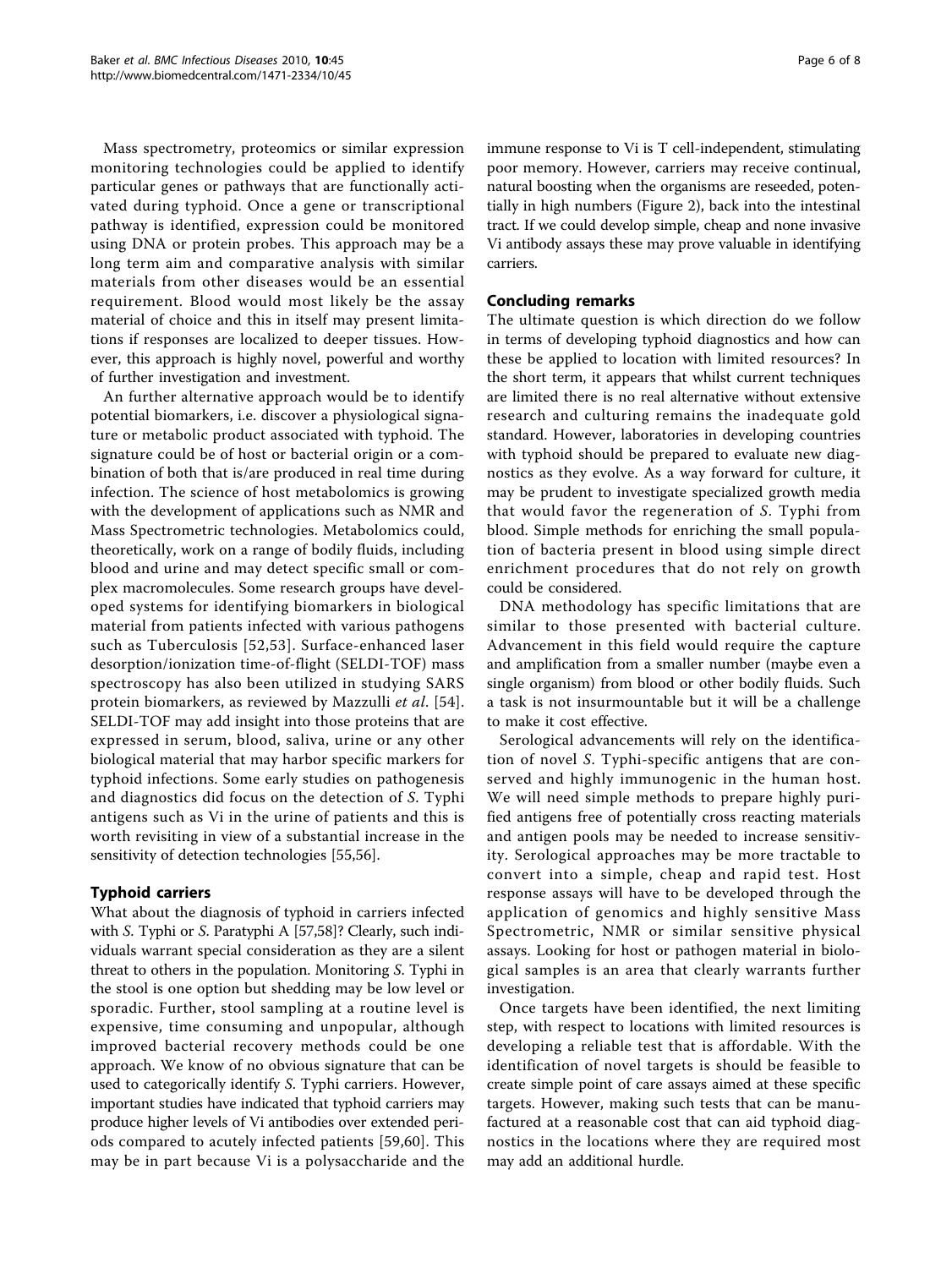#### <span id="page-6-0"></span>Acknowledgements

This was supported by the Wellcome Trust and the International Vaccine Institute, Seoul, Korea. SB is supported by an OAK foundation fellowship through Oxford University.

#### Author details

<sup>1</sup>Oxford University Clinical Research Unit, The Hospital for Tropical Diseases, Ho Chi Minh City, Vietnam. <sup>2</sup>The Centre for Tropical Medicine, Nuffield Department of Clinical Medicine, Oxford University, Oxford, UK. <sup>3</sup>The International Vaccine Institute, Kwanak-gu, Seoul, Korea. <sup>4</sup>The Wellcome Trust Sanger Institute, Hinxton, Cambridge, UK.

#### Authors' contributions

SB, MF and GD were responsible for the concept, the content and the writing of the manuscript. All authors have read and approved this manuscript.

#### Competing interests

The authors declare that they have no competing interests.

#### Received: 27 August 2009 Accepted: 5 March 2010 Published: 5 March 2010

#### References

- 1. Bhan MK, Bahl R, Bhatnagar S: [Typhoid and paratyphoid fever.](http://www.ncbi.nlm.nih.gov/pubmed/16125594?dopt=Abstract) Lancet 2005, 366(9487):749-762.
- 2. Crump JA, Luby SP, Mintz ED: [The global burden of typhoid fever.](http://www.ncbi.nlm.nih.gov/pubmed/15298225?dopt=Abstract) Bull World Health Organ 2004, 82(5):346-353.
- 3. Karkey A, Aryjal A, Basnyat B, Baker S: [Kathmandu, Nepal; Still an Enteric](http://www.ncbi.nlm.nih.gov/pubmed/19745524?dopt=Abstract) [Fever Capital of the World.](http://www.ncbi.nlm.nih.gov/pubmed/19745524?dopt=Abstract) JIDC 2008, 2(6):461-465.
- 4. Parry CM, Hien TT, Dougan G, White NJ, Farrar JJ: [Typhoid fever.](http://www.ncbi.nlm.nih.gov/pubmed/12456854?dopt=Abstract) N Engl J Med 2002, 347(22):1770-1782.
- 5. Chau TT, Campbell JI, Galindo CM, Van Minh Hoang N, Diep TS, Nga TT, Van Vinh Chau N, Tuan PQ, Page AL, Ochiai RL, et al: [Antimicrobial drug](http://www.ncbi.nlm.nih.gov/pubmed/17908946?dopt=Abstract) [resistance of Salmonella enterica serovar typhi in asia and molecular](http://www.ncbi.nlm.nih.gov/pubmed/17908946?dopt=Abstract) [mechanism of reduced susceptibility to the fluoroquinolones.](http://www.ncbi.nlm.nih.gov/pubmed/17908946?dopt=Abstract) Antimicrob Agents Chemother 2007, 51(12):4315-4323.
- 6. Connor BA, Schwartz E: [Typhoid and paratyphoid fever in travellers.](http://www.ncbi.nlm.nih.gov/pubmed/16183516?dopt=Abstract) Lancet Infect Dis 2005, 5(10):623-628.
- 7. Ochiai RL, Wang X, von Seidlein L, Yang J, Bhutta ZA, Bhattacharya SK, Agtini M, Deen JL, Wain J, Kim DR, et al: [Salmonella paratyphi A rates,](http://www.ncbi.nlm.nih.gov/pubmed/16318734?dopt=Abstract) [Asia.](http://www.ncbi.nlm.nih.gov/pubmed/16318734?dopt=Abstract) Emerg Infect Dis 2005, 11(11):1764-1766.
- Sood S, Kapil A, Dash N, Das BK, Goel V, Seth P: [Paratyphoid fever in India:](http://www.ncbi.nlm.nih.gov/pubmed/10341194?dopt=Abstract) [An emerging problem.](http://www.ncbi.nlm.nih.gov/pubmed/10341194?dopt=Abstract) Emerg Infect Dis 1999, 5(3):483-484.
- 9. Woods CW, Murdoch DR, Zimmerman MD, Glover WA, Basnyat B, Wolf L, Belbase RH, Reller LB: [Emergence of Salmonella enterica serotype](http://www.ncbi.nlm.nih.gov/pubmed/16714040?dopt=Abstract) [Paratyphi A as a major cause of enteric fever in Kathmandu, Nepal.](http://www.ncbi.nlm.nih.gov/pubmed/16714040?dopt=Abstract) Trans R Soc Trop Med Hyg 2006, 100(11):1063-1067.
- 10. WHO: Typhoid vaccines. Weekly Epidiomiological Record 2000, 32(75):257-265 [[http://www.who.int/immunization/](http://www.who.int/immunization/wer7532typhoid_Aug00_position_paper.pdf) [wer7532typhoid\\_Aug00\\_position\\_paper.pdf\]](http://www.who.int/immunization/wer7532typhoid_Aug00_position_paper.pdf).
- 11. WHO: The diagnosis, treatment and prevention of typhoid fever. Communicable Disease Surveillance and Response Vaccine and Biologicals 2003, 7-18 [\[http://whqlibdoc.who.int/hq/2003/WHO\\_V&B\\_03.07.pdf\]](http://whqlibdoc.who.int/hq/2003/WHO_V&B_03.07.pdf).
- 12. Holt KE, Parkhill J, Mazzoni CJ, Roumagnac P, Weill FX, Goodhead I, Rance R, Baker S, Maskell DJ, Wain J, et al: [High-throughput sequencing provides](http://www.ncbi.nlm.nih.gov/pubmed/18660809?dopt=Abstract) [insights into genome variation and evolution in Salmonella Typhi.](http://www.ncbi.nlm.nih.gov/pubmed/18660809?dopt=Abstract) Nat Genet 2008, 40(8):987-993.
- 13. McClelland M, Sanderson KE, Clifton SW, Latreille P, Porwollik S, Sabo A, Meyer R, Bieri T, Ozersky P, McLellan M, et al: [Comparison of genome](http://www.ncbi.nlm.nih.gov/pubmed/15531882?dopt=Abstract) [degradation in Paratyphi A and Typhi, human-restricted serovars of](http://www.ncbi.nlm.nih.gov/pubmed/15531882?dopt=Abstract) [Salmonella enterica that cause typhoid.](http://www.ncbi.nlm.nih.gov/pubmed/15531882?dopt=Abstract) Nat Genet 2004, 36(12):1268-1274.
- 14. Parkhill J, Dougan G, James KD, Thomson NR, Pickard D, Wain J, Churcher C, Mungall KL, Bentley SD, Holden MT, et al: [Complete genome](http://www.ncbi.nlm.nih.gov/pubmed/11677608?dopt=Abstract) [sequence of a multiple drug resistant Salmonella enterica serovar Typhi](http://www.ncbi.nlm.nih.gov/pubmed/11677608?dopt=Abstract) [CT18.](http://www.ncbi.nlm.nih.gov/pubmed/11677608?dopt=Abstract) Nature 2001, 413(6858):848-852.
- 15. Roumagnac P, Weill FX, Dolecek C, Baker S, Brisse S, Chinh NT, Le TA, Acosta CJ, Farrar J, Dougan G, et al: [Evolutionary history of Salmonella](http://www.ncbi.nlm.nih.gov/pubmed/17124322?dopt=Abstract) [typhi.](http://www.ncbi.nlm.nih.gov/pubmed/17124322?dopt=Abstract) Science 2006, 314(5803):1301-1304.
- 16. Galan JE, Curtiss R: [Cloning and molecular characterization of genes](http://www.ncbi.nlm.nih.gov/pubmed/2548211?dopt=Abstract) [whose products allow Salmonella typhimurium to penetrate tissue](http://www.ncbi.nlm.nih.gov/pubmed/2548211?dopt=Abstract) [culture cells.](http://www.ncbi.nlm.nih.gov/pubmed/2548211?dopt=Abstract) Proc Natl Acad Sci USA 1989, 86(16):6383-6387.
- 17. Jones B, Pascopella L, Falkow S: [Entry of microbes into the host: using M](http://www.ncbi.nlm.nih.gov/pubmed/7495510?dopt=Abstract) [cells to break the mucosal barrier.](http://www.ncbi.nlm.nih.gov/pubmed/7495510?dopt=Abstract) Curr Opin Immunol 1995, 7(4):474-478.
- 18. Holt KE, Thomson NR, Wain J, Langridge GC, Hasan R, Bhutta ZA, Quail MA, Norbertczak H, Walker D, Simmonds M, et al: [Pseudogene accumulation in](http://www.ncbi.nlm.nih.gov/pubmed/19159446?dopt=Abstract) [the evolutionary histories of Salmonella enterica serovars Paratyphi A](http://www.ncbi.nlm.nih.gov/pubmed/19159446?dopt=Abstract) [and Typhi.](http://www.ncbi.nlm.nih.gov/pubmed/19159446?dopt=Abstract) BMC Genomics 2009, 10:36.
- 19. Raffatellu M, Chessa D, Wilson RP, Dusold R, Rubino S, Baumler AJ: [The Vi](http://www.ncbi.nlm.nih.gov/pubmed/15908363?dopt=Abstract) [capsular antigen of Salmonella enterica serotype Typhi reduces Toll-like](http://www.ncbi.nlm.nih.gov/pubmed/15908363?dopt=Abstract) [receptor-dependent interleukin-8 expression in the intestinal mucosa.](http://www.ncbi.nlm.nih.gov/pubmed/15908363?dopt=Abstract) Infect Immun 2005, 73(6):3367-3374.
- 20. Raffatellu M, Chessa D, Wilson RP, Tukel C, Akcelik M, Baumler AJ: [Capsule](http://www.ncbi.nlm.nih.gov/pubmed/16368953?dopt=Abstract)[mediated immune evasion: a new hypothesis explaining aspects of](http://www.ncbi.nlm.nih.gov/pubmed/16368953?dopt=Abstract) [typhoid fever pathogenesis.](http://www.ncbi.nlm.nih.gov/pubmed/16368953?dopt=Abstract) Infect Immun 2006, 74(1):19-27
- 21. Wain J, Diep TS, Ho VA, Walsh AM, Nguyen TT, Parry CM, White NJ: [Quantitation of bacteria in blood of typhoid fever patients and](http://www.ncbi.nlm.nih.gov/pubmed/9620400?dopt=Abstract) [relationship between counts and clinical features, transmissibility, and](http://www.ncbi.nlm.nih.gov/pubmed/9620400?dopt=Abstract) [antibiotic resistance.](http://www.ncbi.nlm.nih.gov/pubmed/9620400?dopt=Abstract) J Clin Microbiol 1998, 36(6):1683-1687.
- 22. Wain J, Pham VB, Ha V, Nguyen NM, To SD, Walsh AL, Parry CM, Hasserjian RP, HoHo VA, Tran TH, et al: [Quantitation of bacteria in bone](http://www.ncbi.nlm.nih.gov/pubmed/11283089?dopt=Abstract) [marrow from patients with typhoid fever: relationship between counts](http://www.ncbi.nlm.nih.gov/pubmed/11283089?dopt=Abstract) [and clinical features.](http://www.ncbi.nlm.nih.gov/pubmed/11283089?dopt=Abstract) J Clin Microbiol 2001, 39(4):1571-1576.
- 23. Tacket CO, Sztein MB, Losonsky GA, Wasserman SS, Nataro JP, Edelman R, Pickard D, Dougan G, Chatfield SN, Levine MM: [Safety of live oral](http://www.ncbi.nlm.nih.gov/pubmed/9009296?dopt=Abstract) [Salmonella typhi vaccine strains with deletions in htrA and aroC aroD](http://www.ncbi.nlm.nih.gov/pubmed/9009296?dopt=Abstract) [and immune response in humans.](http://www.ncbi.nlm.nih.gov/pubmed/9009296?dopt=Abstract) Infect Immun 1997, 65(2):452-456.
- Woodward WE: [Volunteer studies of typhoid fever and vaccines.](http://www.ncbi.nlm.nih.gov/pubmed/7210105?dopt=Abstract) Trans R Soc Trop Med Hyg 1980, **74(5)**:553-556.
- 25. Wain J, Hien TT, Connerton P, Ali T, Parry CM, Chinh NT, Vinh H, Phuong CX, Ho VA, Diep TS, et al: [Molecular typing of multiple-antibiotic](http://www.ncbi.nlm.nih.gov/pubmed/10405386?dopt=Abstract)[resistant Salmonella enterica serovar Typhi from Vietnam: application to](http://www.ncbi.nlm.nih.gov/pubmed/10405386?dopt=Abstract) [acute and relapse cases of typhoid fever.](http://www.ncbi.nlm.nih.gov/pubmed/10405386?dopt=Abstract) J Clin Microbiol 1999, 37(8):2466-2472.
- 26. House D, Wain J, Ho VA, Diep TS, Chinh NT, Bay PV, Vinh H, Duc M, Parry CM, Dougan G, et al: [Serology of typhoid fever in an area of](http://www.ncbi.nlm.nih.gov/pubmed/11230418?dopt=Abstract) [endemicity and its relevance to diagnosis.](http://www.ncbi.nlm.nih.gov/pubmed/11230418?dopt=Abstract) J Clin Microbiol 2001, 39(3):1002-1007.
- 27. Zimmerman MD, Murdoch DR, Rozmajzl PJ, Basnyat B, Woods CW, Richards AL, Belbase RH, Hammer DA, Anderson TP, Reller LB: [Murine](http://www.ncbi.nlm.nih.gov/pubmed/18826840?dopt=Abstract) [typhus and febrile illness, Nepal.](http://www.ncbi.nlm.nih.gov/pubmed/18826840?dopt=Abstract) Emerg Infect Dis 2008, 14(10):1656-1659.
- 28. Murdoch DR, Woods CW, Zimmerman MD, Dull PM, Belbase RH, Keenan AJ, Scott RM, Basnyat B, Archibald LK, Reller LB: [The etiology of febrile illness](http://www.ncbi.nlm.nih.gov/pubmed/15211012?dopt=Abstract) [in adults presenting to Patan hospital in Kathmandu, Nepal.](http://www.ncbi.nlm.nih.gov/pubmed/15211012?dopt=Abstract) Am J Trop Med Hyg 2004, 70(6):670-675.
- 29. Gilman RH, Terminel M, Levine MM, Hernandez-Mendoza P, Hornick RB: [Relative efficacy of blood, urine, rectal swab, bone-marrow, and rose](http://www.ncbi.nlm.nih.gov/pubmed/48834?dopt=Abstract)[spot cultures for recovery of Salmonella typhi in typhoid fever.](http://www.ncbi.nlm.nih.gov/pubmed/48834?dopt=Abstract) Lancet 1975, 1(7918):1211-1213.
- 30. Parry CM, Hoa NT, Diep TS, Wain J, Chinh NT, Vinh H, Hien TT, White NJ, Farrar JJ: [Value of a single-tube widal test in diagnosis of typhoid fever](http://www.ncbi.nlm.nih.gov/pubmed/10449469?dopt=Abstract) [in Vietnam.](http://www.ncbi.nlm.nih.gov/pubmed/10449469?dopt=Abstract) J Clin Microbiol 1999, 37(9):2882-2886.
- 31. Baker S, Holt K, Vosse van de E, Roumagnac P, Whitehead S, King E, Ewels P, Keniry A, Weill FX, Lightfoot D, et al: [High-throughput genotyping](http://www.ncbi.nlm.nih.gov/pubmed/18322069?dopt=Abstract) [of Salmonella enterica serovar Typhi allowing geographical assignment](http://www.ncbi.nlm.nih.gov/pubmed/18322069?dopt=Abstract) [of haplotypes and pathotypes within an urban District of Jakarta,](http://www.ncbi.nlm.nih.gov/pubmed/18322069?dopt=Abstract) [Indonesia.](http://www.ncbi.nlm.nih.gov/pubmed/18322069?dopt=Abstract) J Clin Microbiol 2008, 46(5):1741-1746.
- 32. Baker S, Hardy J, Sanderson KE, Quail M, Goodhead I, Kingsley RA, Parkhill J, Stocker B, Dougan G: [A novel linear plasmid mediates flagellar variation](http://www.ncbi.nlm.nih.gov/pubmed/17500588?dopt=Abstract) [in Salmonella Typhi.](http://www.ncbi.nlm.nih.gov/pubmed/17500588?dopt=Abstract) PLoS Pathog 2007, 3(5):e59.
- 33. Moshitch S, Doll L, Rubinfeld BZ, Stocker BA, Schoolnik GK, Gafni Y, Frankel G: [Mono- and bi-phasic Salmonella typhi: genetic homogeneity](http://www.ncbi.nlm.nih.gov/pubmed/1360138?dopt=Abstract) [and distinguishing characteristics.](http://www.ncbi.nlm.nih.gov/pubmed/1360138?dopt=Abstract) Mol Microbiol 1992, 6(18):2589-2597.
- 34. Frankel G, Newton SM, Schoolnik GK, Stocker BA: [Unique sequences in](http://www.ncbi.nlm.nih.gov/pubmed/2615651?dopt=Abstract) [region VI of the flagellin gene of Salmonella typhi.](http://www.ncbi.nlm.nih.gov/pubmed/2615651?dopt=Abstract) Mol Microbiol 1989, 3(10):1379-1383.
- Baker S, Sarwar Y, Aziz H, Haque A, Ali A, Dougan G, Wain J, Haque A: [Detection of Vi-negative Salmonella enterica serovar typhi in the](http://www.ncbi.nlm.nih.gov/pubmed/16145086?dopt=Abstract)